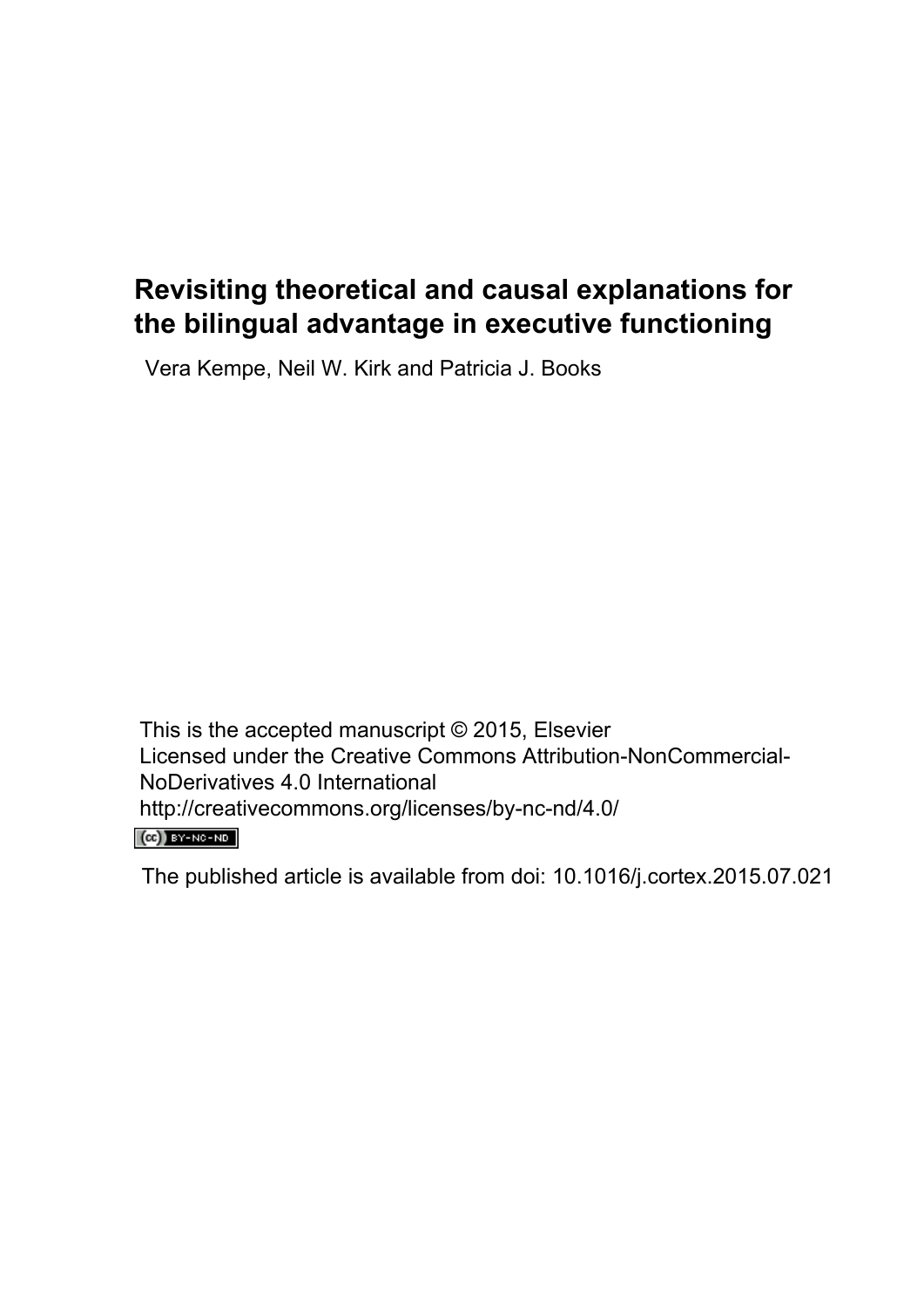## Revisiting theoretical and causal explanations for the bilingual advantage in executive functioning

Vera Kempe

Neil W. Kirk

## Abertay University, Dundee

Patricia J. Brooks

College of Staten Island and The Graduate Center, CUNY

Acknowledgement: Parts of this research were supported by Leverhulme Trust Research Project Grant # RPG-375 to Vera Kempe and by various grants from the journal *Language Learning* to Patricia J. Brooks and Vera Kempe.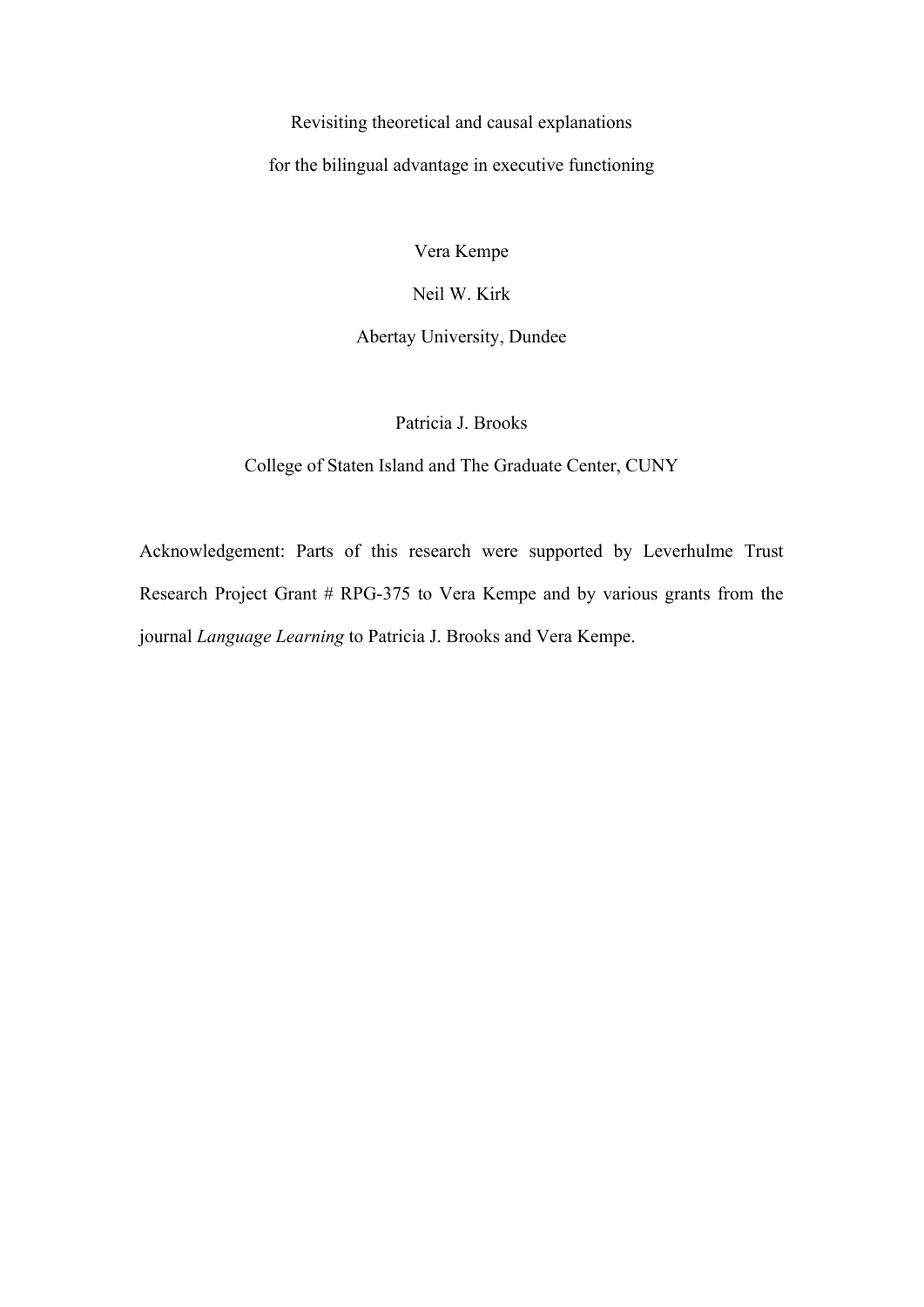The hypothesis of a bilingual advantage in executive functioning derives from models of bilingual lexical access, postulating that to access lexical representations in one language, the target language task schema must be selectively activated and lexical competitors in the non-target language reactively inhibited (Green, 1998). Bilinguals' routine deployment of selective attention and inhibition in the domain of language is assumed to hone these executive processes to such an extent that far transfer (Barnett & Ceci, 2002) of attentional control to non-linguistic domains ultimately occurs. Hence, bilinguals are expected to outperform monolinguals on non-linguistic, executive functioning tasks. Paap, Johnson and Sawi (2015) provide several compelling arguments for why the empirical evidence in support of a bilingual advantage in executive functioning is shaky. We agree that their arguments constitute valid grounds for skepticism, but rather than dismissing the hypothesis entirely, we offer further arguments for why findings have been inconsistent and why, even when a bilingual advantage is evident, the commonly provided causal interpretation might be wrong.

The first argument is that many monolinguals might not differ fundamentally from bilinguals in terms of their reliance on executive control processes during lexical access. Many monolinguals routinely switch between different varieties of their native language, such as accents, dialects, or sociolects, depending on interlocutor and context. Models of lexical representation and lexical access have largely ignored the existence of different linguistic varieties (but see La Heij, 2005). To examine whether bidialectal speakers exhibit similar conflict-resolution processes during lexical access as bilinguals, we designed a dialect-switching task requiring participants to name pictures using either a standard or a dialect variety (Kirk, Declerck, Scott-Brown, Kempe & Philipp, 2014). We compared naming latencies of monodialectal speakers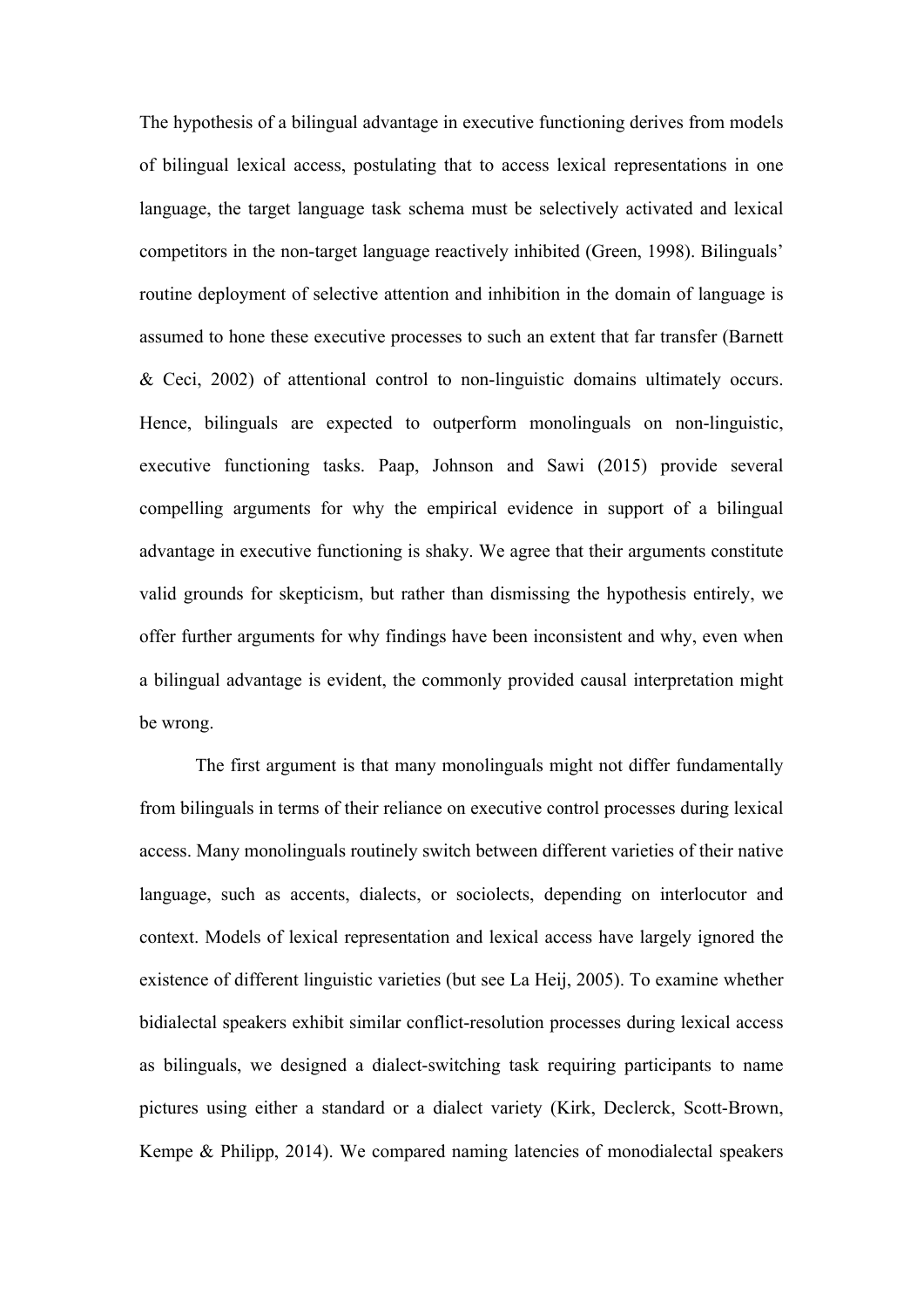of English with limited exposure to Dundonian, a regional Scots dialect, with bidialectals who routinely use Dundonian in addition to the standard variety of English spoken in Scotland. The results fully replicated findings from bilinguals (Meuter & Allport, 1999): Naming latencies were longer when participants switched between dialect and standard, and cognates were named faster than non-cognates (Christoffels, Firk & Schiller, 2007), suggesting that both varieties are active during bidialectal lexical access. Furthermore, bidialectal speakers who routinely used both varieties exhibited symmetrical switch costs, just like balanced bilinguals (Costa & Santesteban, 2004), whereas monodialectal speakers with limited Dundonian exposure exhibited asymmetrical switch costs such that higher costs were associated with switching into the dominant standard variety. This latter result mirrors findings for unbalanced bilinguals where asymmetrical switch costs reflect task-set inertia because more time is required to overcome the stronger inhibition required to block out the dominant language schema on previous trials (Green, 1998).

These results, also replicated with German bidialectals (Kirk et al., 2014), point to the possibility that architectures of lexical representation and mechanisms of lexical access might be fundamentally similar in bidialectals and bilinguals. Consequently, no differences would be expected in executive functioning tasks if bilinguals were compared to bidialectal speakers who, without a sensitive measure of dialect use, would self-identify as monolingual. Given that different research groups not only have access to different populations of bilinguals, but also to different populations of monolinguals, the use of different linguistic varieties in monolinguals may influence patterns of results. This might account for the fact that research group emerged as a significant moderator of effect sizes in a meta-analysis of conflictresolution tasks evaluating the bilingual advantage hypothesis (Donnelly, Brooks &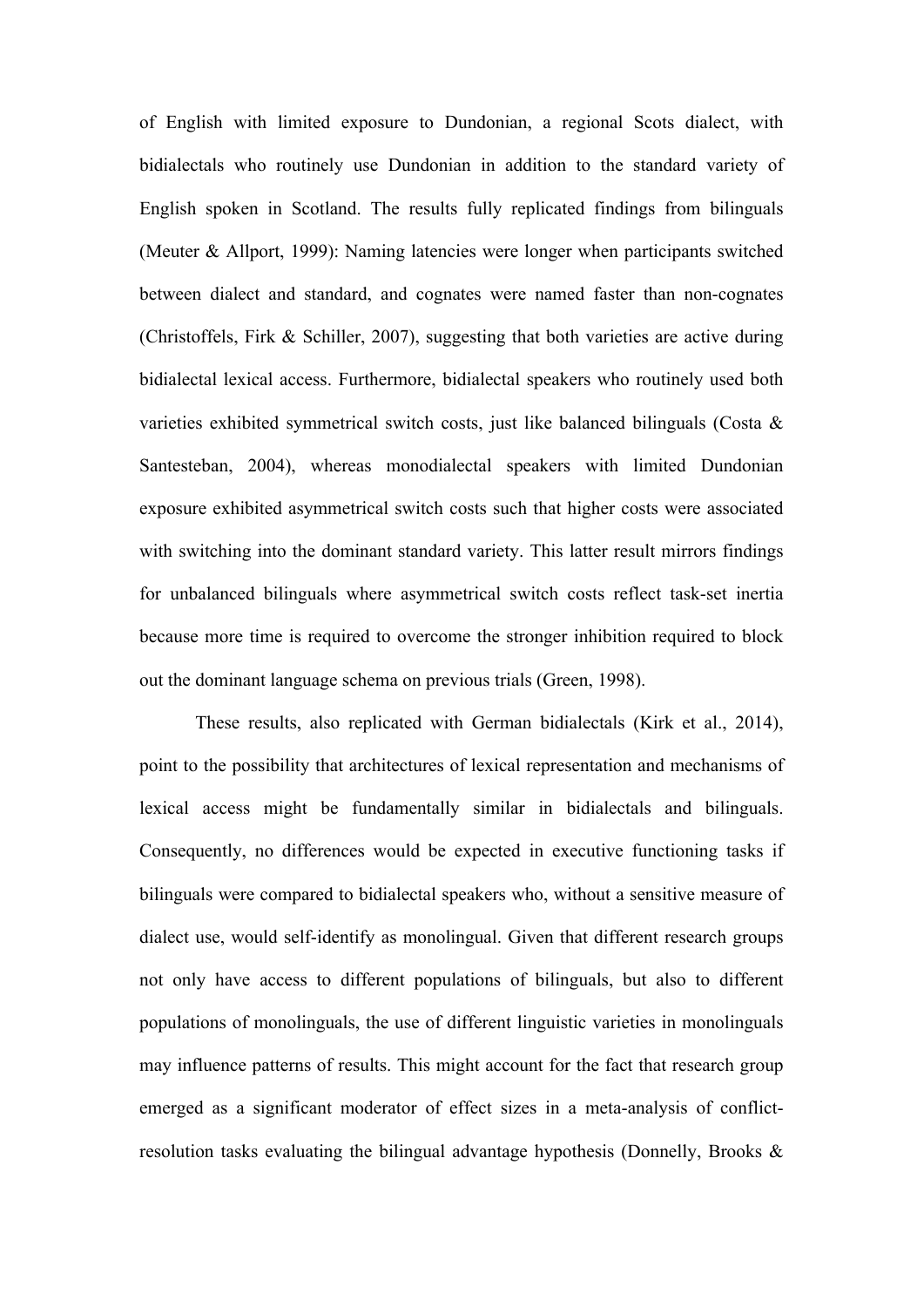Homer, 2015). If corroborated by further research, the suggestion that mechanisms of bidialectal and bilingual lexical access are fundamentally the same calls into question the basic assumption of reduced executive involvement in monolingual lexical access, and may account for some of the failures to replicate the bilingual advantage, as documented by Paap et al. (2015).

The second argument is that links between bilingualism and executive functioning may, at least in part, arise because superior executive functioning is a *cause* rather than a *consequence* of bilingualism. Research on individual differences in adult second language learning consistently shows that non-verbal intelligence and working memory capacity are strong predictors of learners' success (e.g., Brooks & Kempe, 2013; Miyake & Friedman, 1998). Measures of psychometric intelligence and working memory capacity, albeit different from the measures of conflict resolution used to demonstrate a bilingual advantage, are nonetheless linked to various executive functions (Duncan, Emslie, Williams, Johnson & Freer, 1996; Friedman, Miyake, Corley, Young, DeFrie & Hewitt, 2006). If these variables contribute to language learning success then, in the context of immigration, individual differences in executive functioning might explain why some immigrants show limited success in attaining bilingual proficiency, e.g., by failing to retain proficiency in their heritage language while shifting dominance to the adopted language.

Moreover, given that individuals tend to seek out environments and pursuits that best suit their cognitive strengths (Haworth, Wright, Luciano et al., 2010), superior executive functioning might predict which individuals are likely to seek out language learning opportunities in the first place. To obtain some preliminary evidence for this claim, we pooled data of 396 research participants from language learning experiments conducted in our laboratory over a period of about 10 years.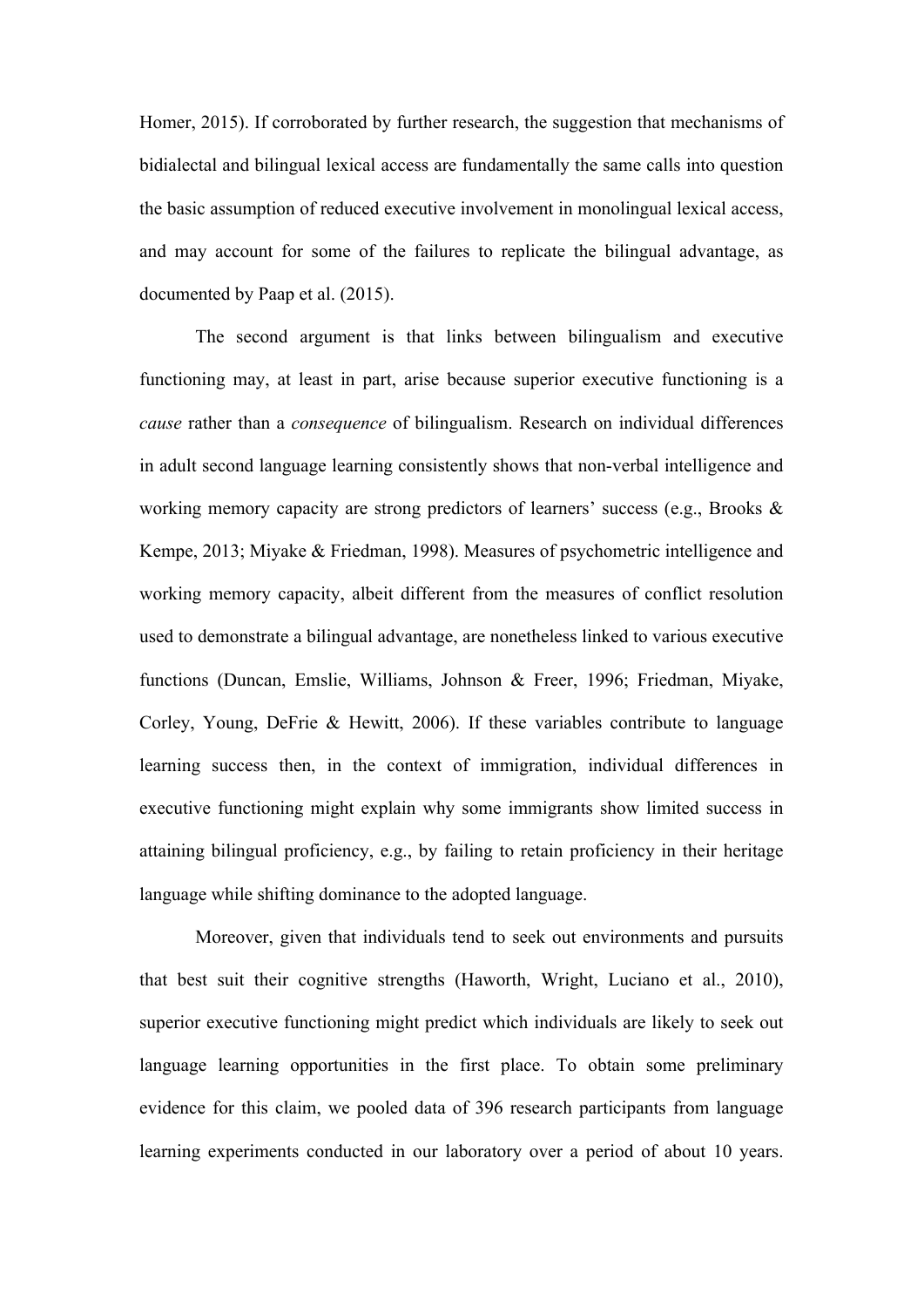These participants completed Cattell's Culture Fair test of non-verbal intelligence (Cattell & Cattell, 1973) and reported how many languages they had learned in the past, predominantly in educational settings (Brooks & Kempe, 2013; Brooks, Kempe & Sionov, 2006; Kempe & Brooks, 2008; Kempe, Brooks & Kharkhurin, 2010). After controlling for age, non-verbal intelligence accounted for a significant 2.2% of variance in how many languages participants had previously learned ( $\beta$  = 1.6, p < .001). It seems just as plausible to interpret this correlation as evidence that individuals with higher non-verbal intelligence more often seek out opportunities to engage in language learning (both in naturalistic and in formal settings) than to assume that taking up languages in school or college boosts their non-verbal intelligence test scores. Thus, in addition to the compelling arguments against the bilingual advantage hypothesis provided by Paap et al. (2015) we point out that alternative causal interpretations for a link between executive functioning and bilingualism are conceivable.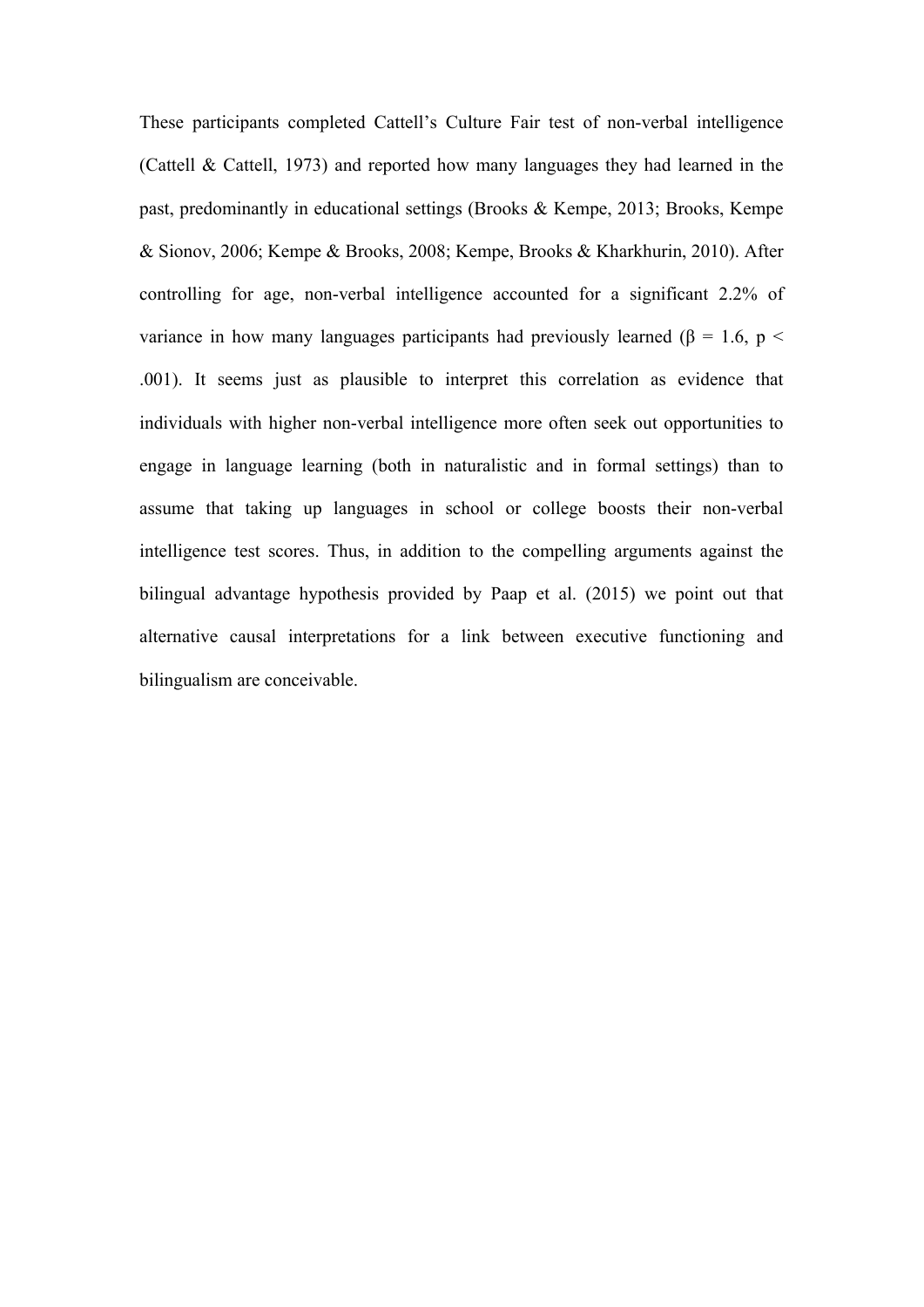References:

Barnett, S. M., & Ceci, S. J. (2002). When and where do we apply what we learn? A taxonomy for far transfer. *Psychological Bulletin, 128*, 612–637.

Brooks, P. J., Kempe, V. (2013) Individual differences in adult foreign language learning: The mediating effect of meta-linguistic awareness. *Memory & Cognition, 41,* 281–296.

Brooks, P. J., Kempe, V. & Sionov, A. (2006). The role of learner and input variables in learning inflectional morphology. *Applied Psycholinguistics, 27,* 185– 209.

Cattell, R. B. & Cattell, H. E. P. (1973). *Measuring Intelligence with the Culture-Fair Tests.* Champaign, IL: Institute for Personality and Ability Testing.

Costa, A., & Santesteban, M. (2004). Lexical access in bilingual speech production: Evidence from language switching in highly proficient bilinguals and L2 learners. *Journal of Memory and Language, 50*(4), 491–511.

Donnelly, S., Brooks, P. J., & Homer, B. (2015). Examining the bilingual advantage on conflict resolution tasks: A meta-analysis. In *Proceedings of the 37th Annual Conference of the Cognitive Science Society*.

Duncan, J., Emslie, H., Williams, P., Johnson, R., & Freer, C. (1996). Intelligence and the frontal lobe: The organization of goal-directed behavior. *Cognitive Psychology, 30*(3), 257–303.

Friedman, N. P., Miyake, A., Corley, R. P., Young, S. E., DeFries, J. C., & Hewitt, J. K. (2006). Not all executive functions are related to intelligence. *Psychological Science, 17*(2), 172–179.

Haworth, C. M. A., Wright, M. J., Luciano, M., Martin, N. G., De Geus, E. J. C., Van Beijsterveldt, C. E. M., ... & Plomin, R. (2010). The heritability of general